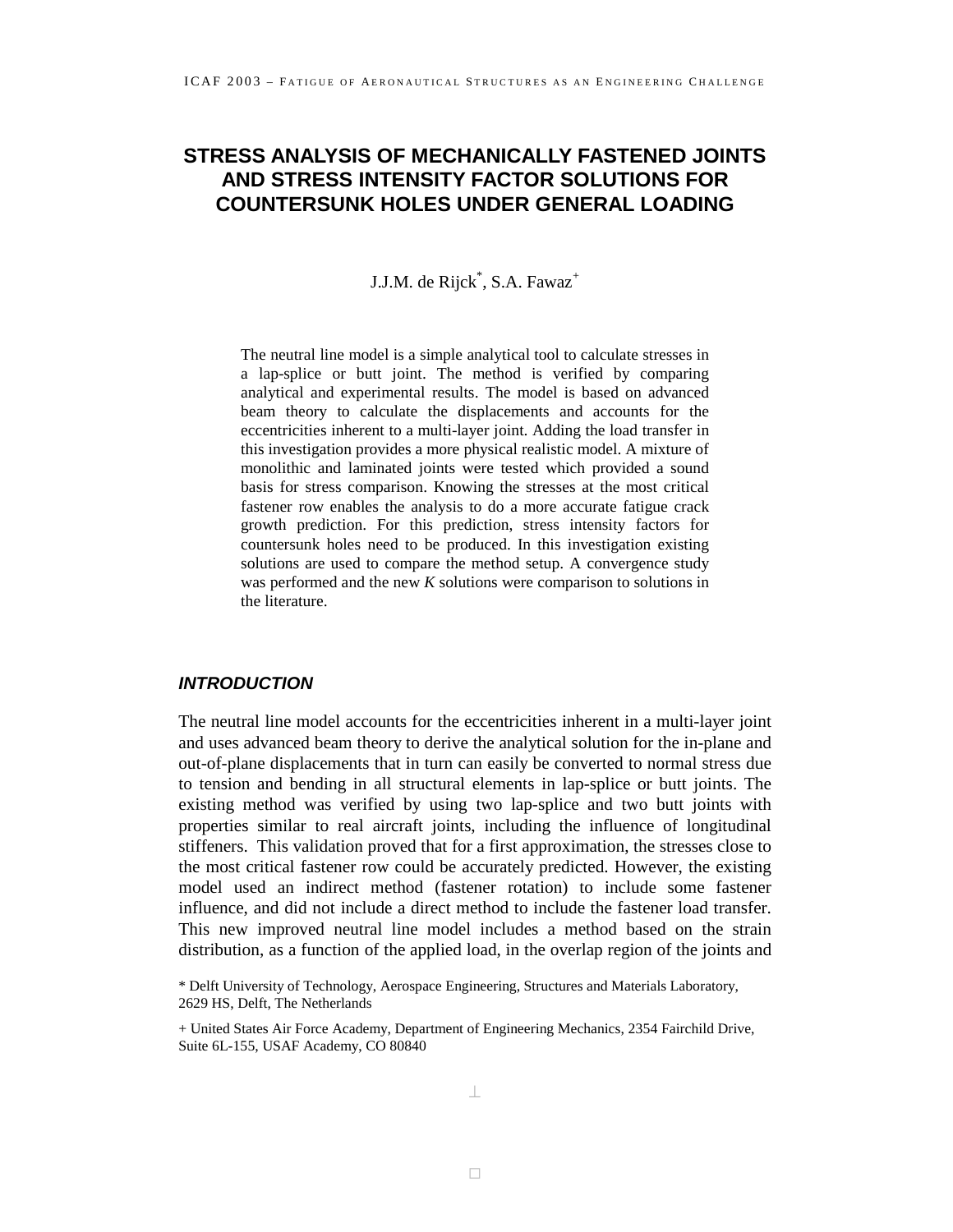fastener flexibility to calculate the stresses in the structural elements between the fasteners. This allows for a more accurate stress calculation at the most critical fasteners.

Included in this analysis are two materials, basic monolithic aluminum 2024-T3 and the Fiber Metal Laminate Glare. The latter is of special interest with respect to the application of Glare in the Airbus A380. Since Glare is a laminated material, it is of importance to know the stress distribution through the thickness, especially at the location of the fasteners. The material properties are different for each layer and therefore a stepped stress distribution through the thickness exists inside the material, this requires a somewhat different approach to calculating the variables inherent to joints such as joint eccentricity and rivet flexibility. Strain gage data at several locations in the overlap region was collected for the entire load range.

## *NEUTRAL LINE MODEL*

The 'classical' neutral line model [1] is one-dimensional in such a way that the displacement of the neutral axis determines the behavior of the joint as a structural element. In this investigation the option of adding load transfer to the neutral line model was investigated. Load transfer in both adhesively bonded lap-splice and butt joints is straightforward since the load transfer is continuous in the overlap region and not discrete as in mechanically fastened joints. Three approaches are available to implement the 'load transfer' into the neutral line model; specifically, rivet rotation by Schijve [1], adjusting flexural rigidity by Müller [2] and adding an internal moment due to the eccentric load path in a mechanically fastened joint. The latter was investigated in this effort. Rivet rotation is not directly determined by the load transfer, the rivet rotation can account for added flexibility in a joint. For more information on the physical bases for rivet rotation, see [1]  $\&$  [6]. The method proposed by Müller [2] is not chosen either since that method is based on changing the actual flexural rigidity to a virtual flexural rigidity. This method is adequate for joints made of monolithic materials, but does not allow for correct calculation of the neutral line displacements for fiber metal laminates because both the elastic modulus and moment of inertia are changed and thus not representative of the actual structure.

In this investigation, a neutral line model for Glare lap-splice and butt joints is developed. The derivation is straightforward but care must be taken in calculating the correct moments of inertia and stresses using the calculated displacements form the neutral line model.

The 'classical' neutral line model will be introduced by means of a lap-splice joint shown in Figure 1. The stresses in the area of interest are then easily obtained as shown below, starting with static equilibrium of the specimen. Point A can be found at the clamped left-side of the specimen: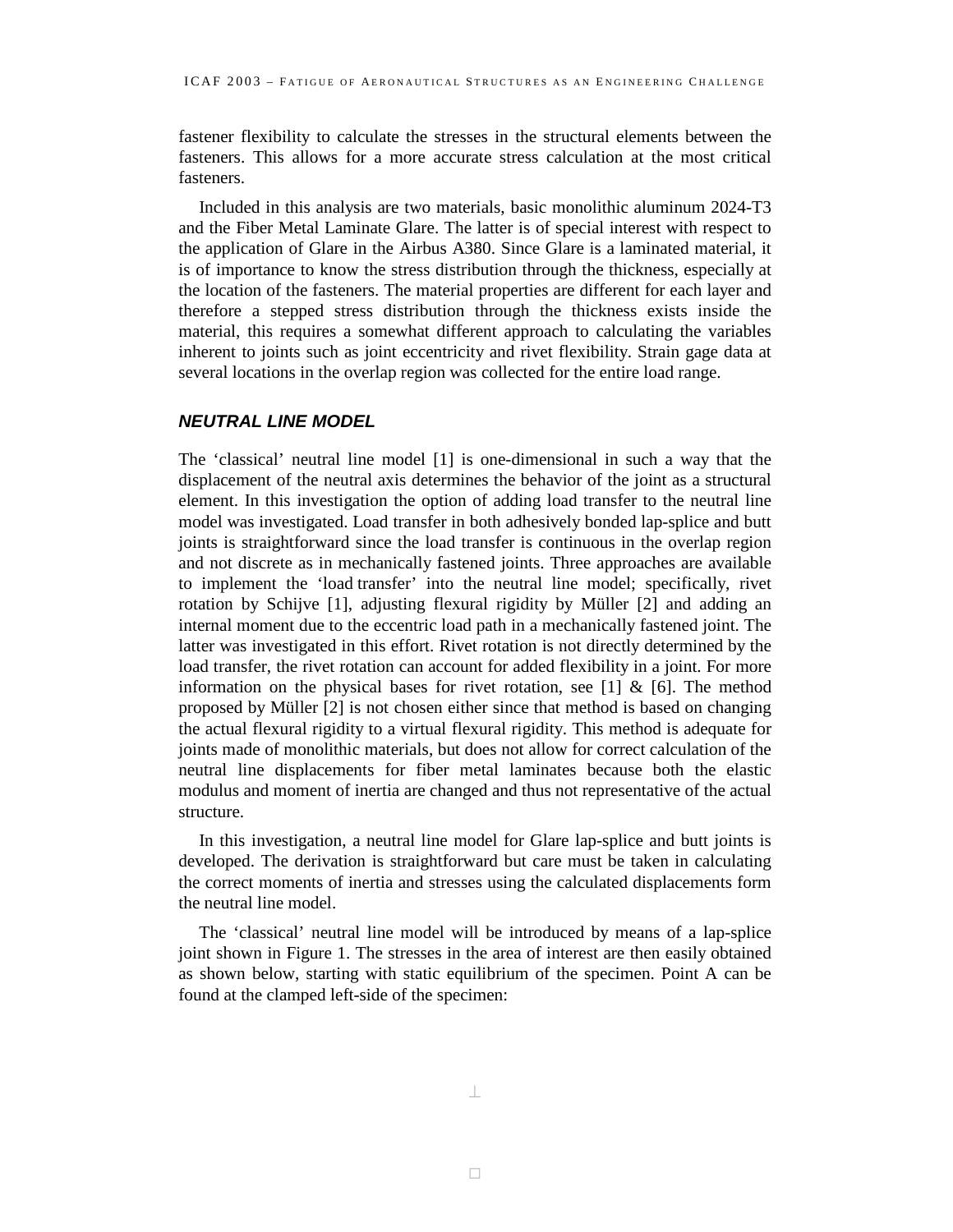$$
\sum M_{\text{Point }A} = 0
$$
  

$$
M_a - M_b - Pa - D_b l_{tot} = 0
$$
 (1)

Equilibrium for each separate "beam" part can be written as follows for the classical neutral line model, see figure 2:

$$
(M_x)_i = M_a + P w_i - D_a \left( \sum_{1}^{i} L_{i-1} + x_i \right) = (EI)_i \left( \frac{d^2 w}{dx_2} \right)_i
$$
 (2)

Introducing the internal moment to the neutral line model is based on the assumption that in a three-fastener row lap-splice joint as shown in figure 3, the load is not equally divided over all three-fastener rows. Since the strain distribution in the overlap region is not known and difficult to model as easily as the neutral line model, it is assumed that the line of action of the resulting force *P* coincides with the neutral axis throughout the lap-splice joint. When the load arrives at the first fastener row, part of the force is directed to the other sheet. Only in a perfect symmetrical 2 fastener row lap-splice joint will the load in both sheets be equal, in all other cases the loads in the sheets will be different. The sheets between the fasteners are assumed to act as one 'beam'. To keep things simple and easy to implement in the neutral line model, an internal moment is required to account for the differences in load.

Rewriting Eqn. 2 to include the internal moment, according to figure 3:

$$
(M_x)_i = M_a - M_i + P w_i - D_a \left( \sum_{i=1}^{i} L_{i-1} + x_i \right) = (EI)_i \left( \frac{d^2 w}{dx_2} \right)_i
$$
 (3)

Or in a more useful form

$$
\left(\frac{d^2w}{dx^2}\right)_i - \alpha_i^2 w_i = \alpha_i^2 \left(\frac{M_a}{P} - \frac{M_i}{P} - \frac{D_a}{P} \left(\sum_{i=1}^i L_{i-1} + x_i\right)\right)
$$
(4)

with 
$$
\alpha_i^2 = \frac{P}{(EI)_i}
$$

and solving Eqn. 4 for the out of plane displacement, *w*i,

$$
w_i = A_i \sinh(\alpha_i x_i) + B_i \cosh(\alpha_i x_i) + \left(\frac{D_a}{P} \left(\sum_{i=1}^{i} L_{i-1} + x_i\right) - \frac{M_a}{P} + \frac{M_i}{P}\right) \tag{5}
$$

The boundary conditions in each part of the beam are

$$
w_{j+1} = w_j + e_j \tag{6a}
$$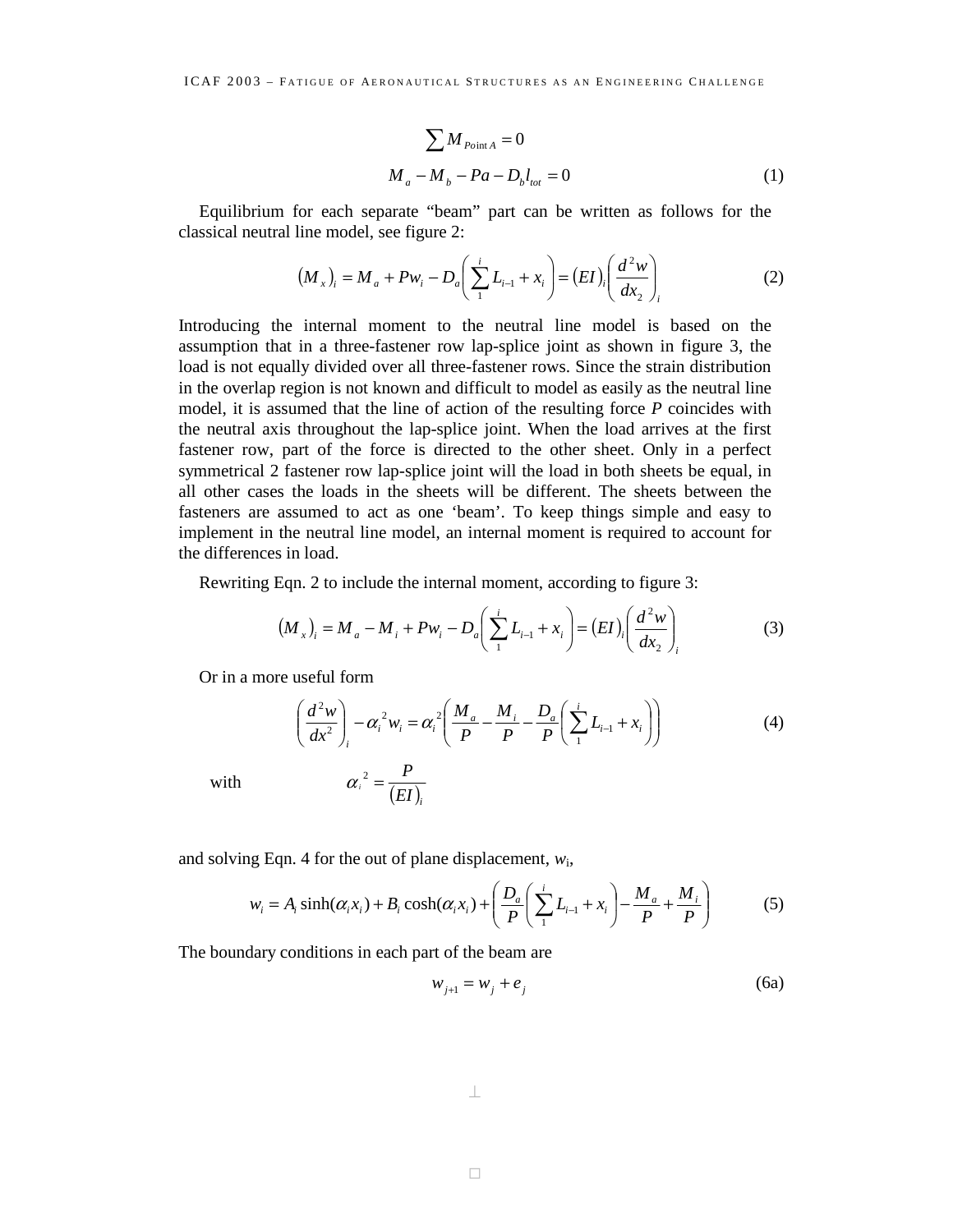$$
\left(\frac{dw}{dx}\right)_{x_i=L_i} = \left(\frac{dw}{dx}\right)_{x_{i+1}=0} \tag{6b}
$$

Part I

$$
w_1 = A_1 \sinh(\alpha_1 x_1) + B_1 \cosh(\alpha_1 x_1) + \left(\frac{D_a}{P}(x_i) - \frac{M_a}{P}\right) \tag{7}
$$

Substitution of the boundary conditions at  $x_1 = 0$ , namely the displacement  $w(x_1 = 0)$  and the rotation  $i_1 = 0$  $\overline{\phantom{a}}$ J  $\left(\frac{dw}{dx}\right)$  $\setminus$ ſ  $dx \int_{x}$  $\left(\frac{dw}{dx}\right)$  are restricted due to the clamped edges of the lap-splice joint, in Eqn. (7) yields

$$
B_1 = \frac{M_a}{P} \tag{8}
$$

$$
A_1 \alpha_1 = -\frac{D_a}{P} \tag{9}
$$

Part II

$$
w_2 = A_2 \sinh(\alpha_2 x_2) + B_2 \cosh(\alpha_2 x_2) + \left(\frac{D_a}{P}(L_1 + x_2) - \frac{M_a}{P} + \frac{M_2}{P}\right)
$$

The displacement at the first fastener row for the  $2<sup>nd</sup>$  beam is equal to the displacement of the 1<sup>st</sup> beam for  $x_1 = L_1$  plus the eccentricity jump. The eccentricity jump is the distance between the neutral axis of the  $1<sup>st</sup>$  beam and the neutral axis of the  $2^{nd}$  beam. Using Eqn. (6a) & (6b):

$$
w(x_2 = 0)_2 = w(x_1 = L_1) + e_1
$$
  
\n
$$
B_2 = A_1 \sinh(\alpha_1 L_1) + B_1 \cosh(\alpha_1 L_1) - \frac{M_2}{P} + e_1
$$
  
\n
$$
\left(\frac{dw}{dx}\right)_{2, x_2 = 0} = \left(\frac{dw}{dx}\right)_{1, x_1 = L_1}
$$
  
\n
$$
A_2 \alpha_2 = A_1 \alpha_1 \cosh(\alpha_1 L_1) + B_1 \alpha_1 \sinh(\alpha_1 L_1)
$$
\n(11)

Part III

$$
w_3 = A_3 \sinh(\alpha_3 x_3) + B_3 \cosh(\alpha_3 x_3) + \left(\frac{D_a}{P}(L_1 + L_2 + x_3) - \frac{M_a}{P} + \frac{M_3}{P}\right)
$$

From the 2<sup>nd</sup> to the 3<sup>th</sup> beam no eccentricity jump occurs ( $e_2 = 0$ ), this since the moment of inertia of the  $3<sup>th</sup>$  beam is equal to that of the  $2<sup>nd</sup>$  beam. Should the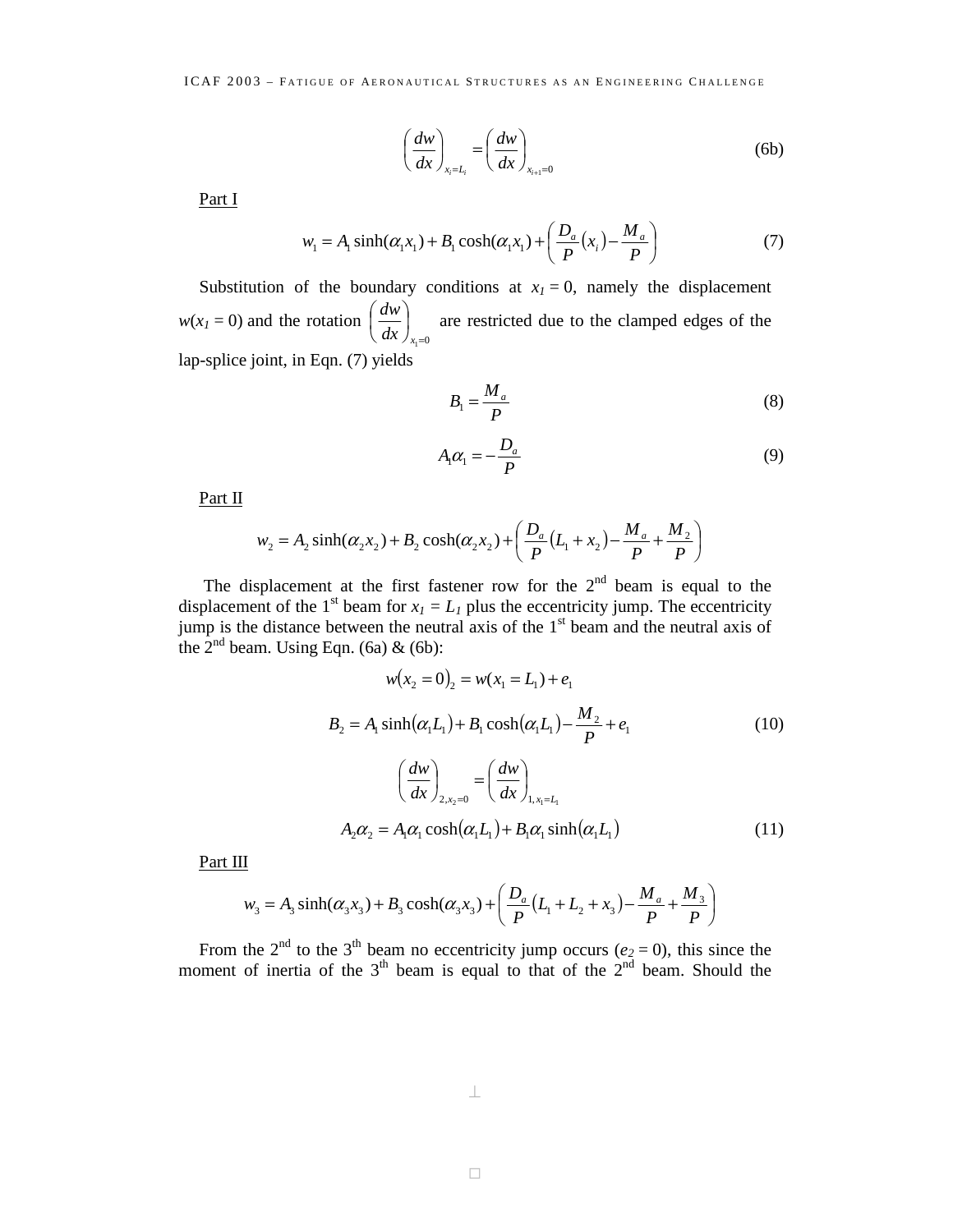moment of inertia for both beams be different then the displacement at  $x_3 = 0$  is equal to the displacement at  $x_2 = L_2$  plus the eccentricity  $e_2$ . Using Eqn. (6a) & (6b):

$$
w(x_3 = 0)_3 = w(x_2 = L_2) + e_2
$$
  
\n
$$
B_3 = A_2 \sinh(\alpha_2 L_2) + B_2 \cosh(\alpha_2 L_2) - \frac{M_3}{P} + \frac{M_2}{P} + e_2
$$
  
\n
$$
\left(\frac{dw}{dx}\right)_{3, x_3 = 0} = \left(\frac{dw}{dx}\right)_{2, x_2 = L_2}
$$
  
\n
$$
A_3 \alpha_3 = A_2 \alpha_2 \cosh(\alpha_2 L_2) + B_2 \alpha_2 \sinh(\alpha_2 L_2)
$$
\n(13)

Part IV

$$
w_4 = A_4 \sinh(\alpha_4 x_4) + B_4 \cosh(\alpha_4 x_4) + \left(\frac{D_a}{P}(L_1 + L_2 + L_4 + x_4) - \frac{M_a}{P}\right)
$$

Using Eqn. (6a)  $\&$  (6b)

$$
w(x_4 = 0)_4 = w(x_3 = L_3) + e_3
$$
  
\n
$$
B_4 = A_3 \sinh(\alpha_3 L_3) + B_3 \cosh(\alpha_3 L_3) + \frac{M_3}{P} + e_3
$$
 (14)  
\n
$$
\left(\frac{dw}{dx}\right)_{4, x_4 = 0} = \left(\frac{dw}{dx}\right)_{3, x_3 = L_3}
$$
  
\n
$$
A_4 \alpha_4 = A_3 \alpha_3 \cosh(\alpha_3 L_3) + B_3 \alpha_3 \sinh(\alpha_3 L_3)
$$
 (15)

Just as the edge at  $x_1 = 0$  the edge of the specimen at  $x_4 = L_4$  is clamped and thus restricted in movement. At  $x_4 = L_4$  the displacement  $w(x_4 = L_4) = a$  and the rotation  $\left(\frac{dw}{dx}\right)_{x_0=L_0} = 0$ . This results in the last two equations.  $dw$ ſ

$$
\bigl(\right. \, dx \, \bigr)_{_{x_4 = L_4}}
$$

$$
A_4 \sinh(\alpha_4 x_4) + B_4 \cosh(\alpha_4 x_4) + \left(\frac{D_a}{P}(L_1 + L_2 + L_4 + L_4) - \frac{M_a}{P}\right) = a \tag{16}
$$

$$
A_4 \alpha_4 \cosh(\alpha_4 L_4) + B_4 \alpha_4 \sinh(\alpha_4 L_4) + \frac{D_a}{P} = 0 \tag{17}
$$

In the classic neutral line model, the internal moment is not considered  $(M<sub>i</sub> = 0)$ .  $M_i$  is the newly introduced internal moment dependent on the load transfer within the overlap region. Table 1 shows a summary of the system of 10 equations and 10 unknowns that need to be solved. After solving the set of equations, it is possible to calculate the stress at the desired location of the joint. In lap joints in transport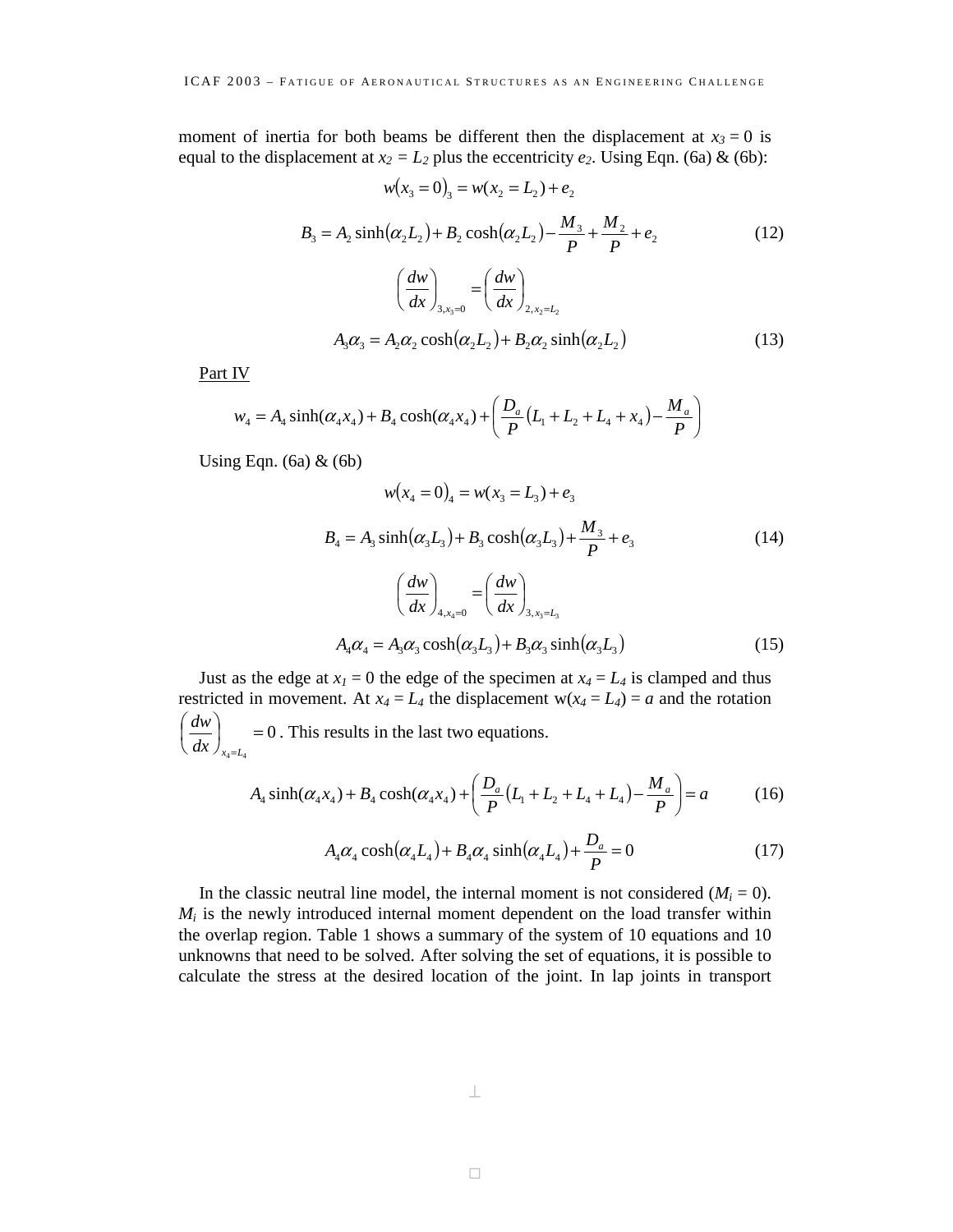aircraft fuselage skins, the outer fastener row is critical; thus the stresses can be determined in the following manner.

$$
M_{x=L_1} = M_a + P w_{x=L_1} - D_a L_1 \tag{18}
$$

With the bending moment known, it is possible to calculate the bending stress and the axial stress.

$$
\sigma_b = \frac{M_{x=L_1}}{\frac{1}{6}Wt_1^2}
$$
\n(19)

$$
\sigma_t = \frac{P}{Wt_1} \tag{20}
$$

With these stresses, the bending factor *k* can be calculated as:

$$
k = \frac{\sigma_b}{\sigma_t} \tag{21}
$$

To calculate the bending stress through the thickness, the following equation can be used:

$$
\sigma_b(y) = \frac{M_{x=L_1} y}{I_{x=L_1}}
$$
\n(22)

Using the calculated  $k$  (Eqn. (21)) for a certain joint geometry provides the stresses needed for the correct *K*-calculation. Figure (5) shows the relation between the applied stress and the bending ratio *k* on specimen 1. Assume that specimen 1 is subjected to cyclic fatigue where the applied stress is 100 MPa then the bending ratio  $k = 1.66$ , this means that the bending stress  $\sigma_b = 166$  MPa at the most critical fastener row. These stresses are then used to calculate the stress intensity factor for a crack growing under this load condition. For accurate fatigue crack growth predictions, the pin-load and crack interaction are also important.

#### **Internal Moment due To Load Transfer**

Calculation of the internal moment for section 2 according to Figure 3: The total sum of the moment is taken about point "O". The resulting force P on the right hand side of figure 3 does not contribute to the internal moment:

$$
M_2 + Pc_1 - (P - T_1)c_1 - T_1(t_1 + c_4) = 0
$$
  

$$
M_2 = (t_1 + c_4 - c_1)T_1
$$
 (23)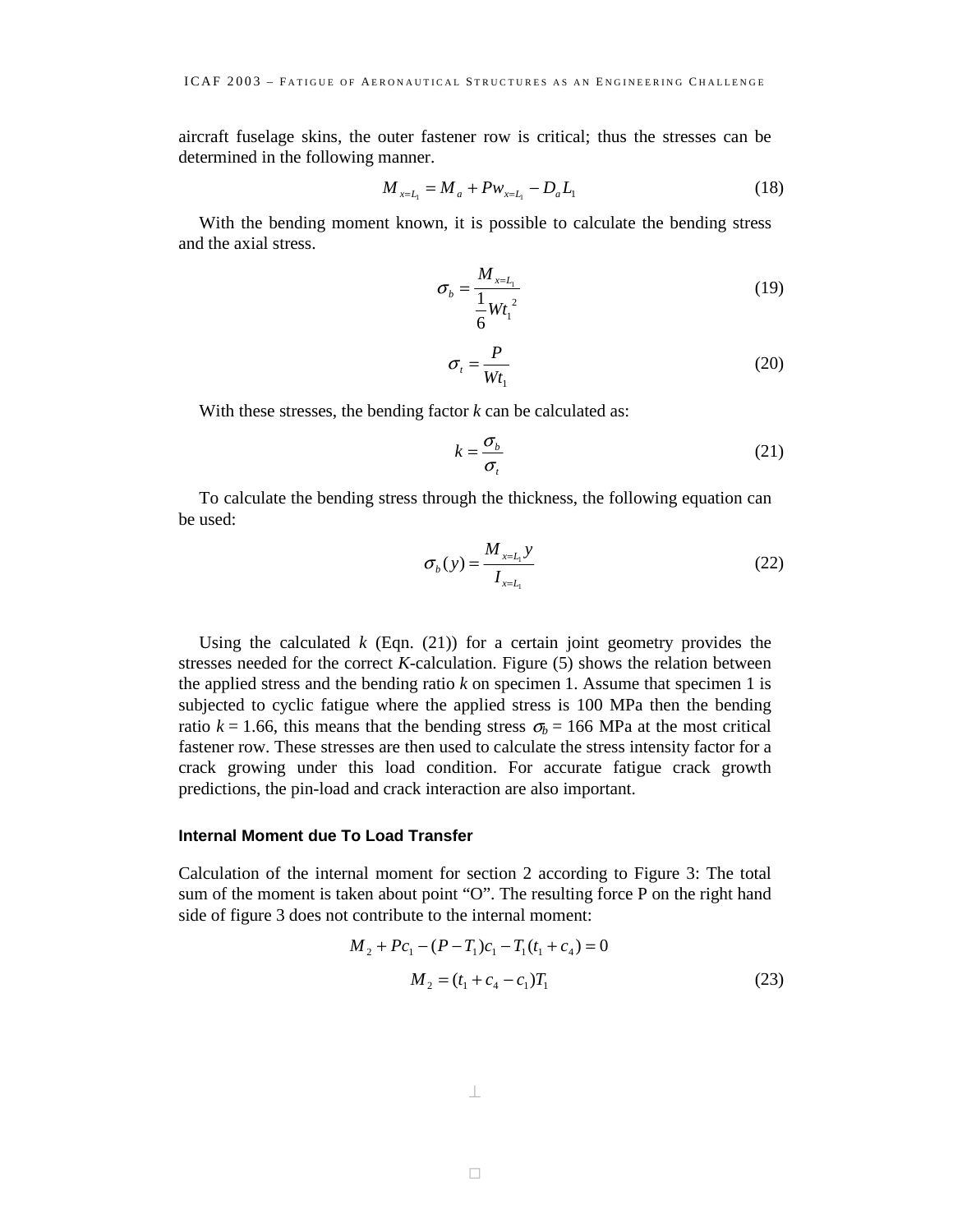For internal moment in section  $i = 3$ :

$$
-M_3 + (P - T_1 - T_2)c_1 + (T_1 + T_2)(t_1 + c_4) - P(t_1 + c_4) = 0
$$
  

$$
M_3 = (t_1 + c_4 - c_1)(P - T_1 - T_2)
$$
 (24)

The unknown variables  $T_1$  and  $T_2$  can be calculated from the fastener flexibility as shown below.

#### **Load Transfer and Fastener Flexibility**

In order to find  $T_1$  and  $T_2$ , it is necessary to use an empirically derived fastener flexibility. In this derivation, the fastener flexibility by Swift [3] is used. Unfortunately, most of the empirical formulae in the open literature are for monolithic joints thus having the disadvantage that all sheets must have equal moduli of elasticity.

$$
f_i = \frac{1}{Ed_i} \left[ c_1 + c_2 \left( \frac{d_i}{t_{i,1}} + \frac{d_i}{t_{i,2}} \right) \right]
$$
 (25)

Combining the fastener flexibility with fastener stress equilibrium method mentioned in [4], results in the load transfer ratio γ*<sup>i</sup>*

$$
T_i = \gamma_i P \tag{26}
$$

# *STRESS INTENSITY FACTOR SOLUTIONS FOR HOLES SUBJECTED TO COMBINED LOADING*

Stress intensity factors are obtained using the *h-version* finite element method in conjunction with the 3-dimensional virtual crack closure technique to extract the *K*'s [5]. A detailed description is given in [6] on how the most optimized mesh generation procedure was developed. The first step in the ongoing investigation was to make sure we are able to produce accurate *K* factors for countersunk holes. The difference with [6] is that the latest convergence study is done using 20 noded solid elements. Increasing the degrees of freedom and introducing more integration points along an element edge.

Normalization of the calculated *K*'s is done using the following equations:

$$
\beta = \frac{K}{S\sqrt{\frac{\pi a}{Q}}} \tag{27}
$$

With *Q* known, *K* can be normalized: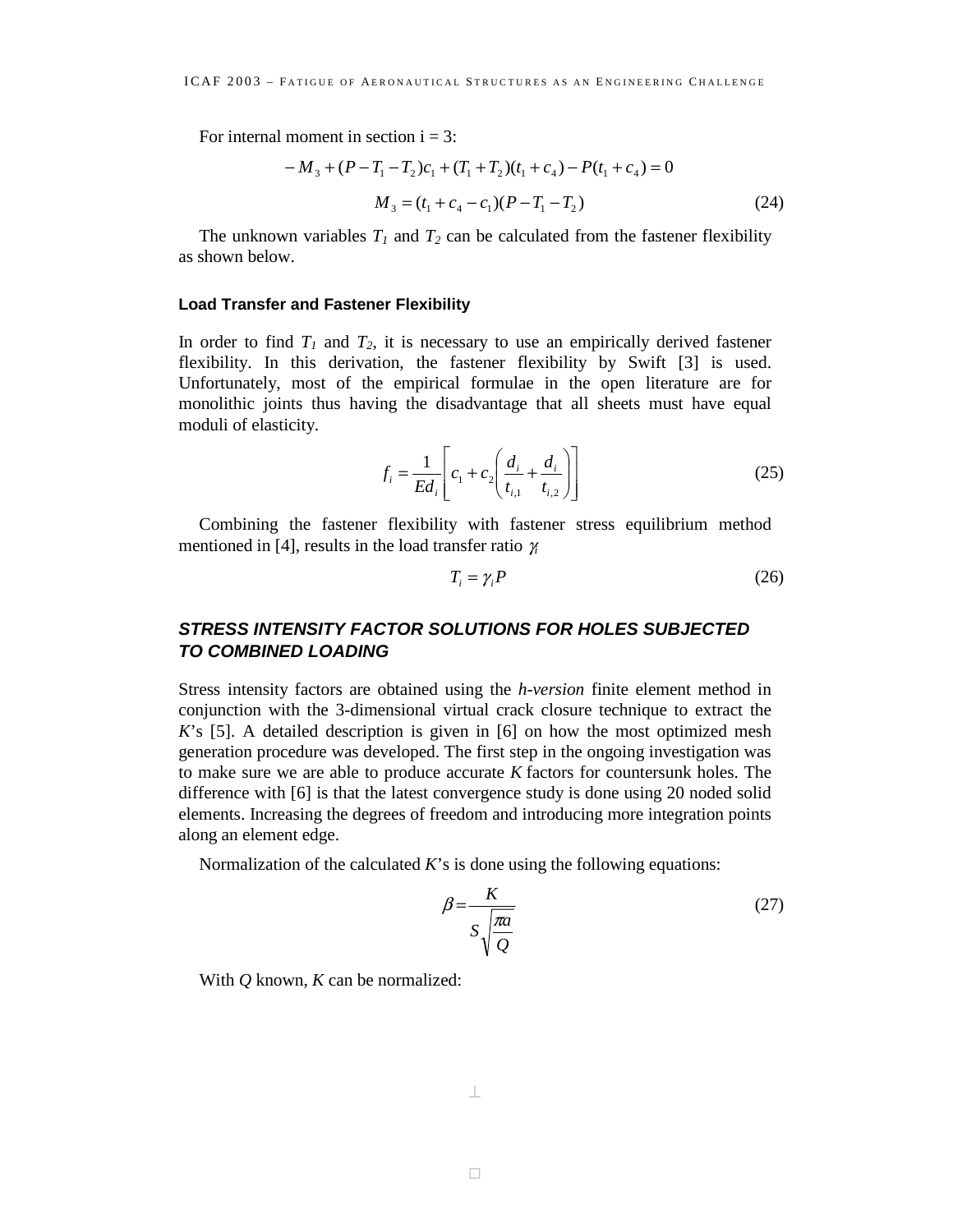$$
Q = 1 + 1.464 \cdot \left(\frac{a}{c}\right)^{1.65} \text{ for } \frac{a}{c} \le 1.0
$$
  

$$
Q = 1 + 1.464 \cdot \left(\frac{c}{a}\right)^{1.65} \text{ for } \frac{a}{c} > 1.0
$$
 (28)

Knowing the exact stress state at the most critical fastener location allows for a detailed fatigue investigation using the calculated stresses from the neutral line model. Development of the stress intensity factor solutions will be discussed in this section.

#### **Crack Growth**

For an accurate fatigue crack growth prediction, exact stress intensity factors are essential. Currently, a large array of stress intensity factors for cracked countersunk holes subjected to tension, bending and bearing are being calculated. The crack shapes of interest are  $0.100 < a/c < 10.0$ ,  $0.05 < b/t < 0.50$ ,  $0.10 < r/t < 4.00$ ; where *a* is the crack depth, *c* is the crack length, *b* depth of straight shank portion of countersunk hole, *t* sheet thickness, and *r* hole radius.

The next step is to build a complete database of stress intensity factors. A detailed description of how this is done can be found in [6]. At the moment a validation process is underway to determine the accuracy of the method and obtained solutions.

#### *EXPERIMENTS*

A mix of lap-splice and butt joints, nine specimens in all, representative of a large aircraft fuselage have been tested to obtain the load vs. strain data. Of these nine specimens, four were made of monolithic aluminum 2024-T3 and five were made from different Glare grades. See table 2 for the complete test matrix. In this paper the focus will be on three of the nine specimens, namely specimen 1, 3 and 5. Presenting more data would be repeating similar results as were obtained with specimen number 1, 3 and 5. All specimens were instrumented with KYOMA strain gages having a gage length of 2.0 mm, at locations similar to Figure 4.

For the discussion on the accuracy of the neutral line model, the focus will be on the strain gage data close to the most critical fastener row for each of the three specimens.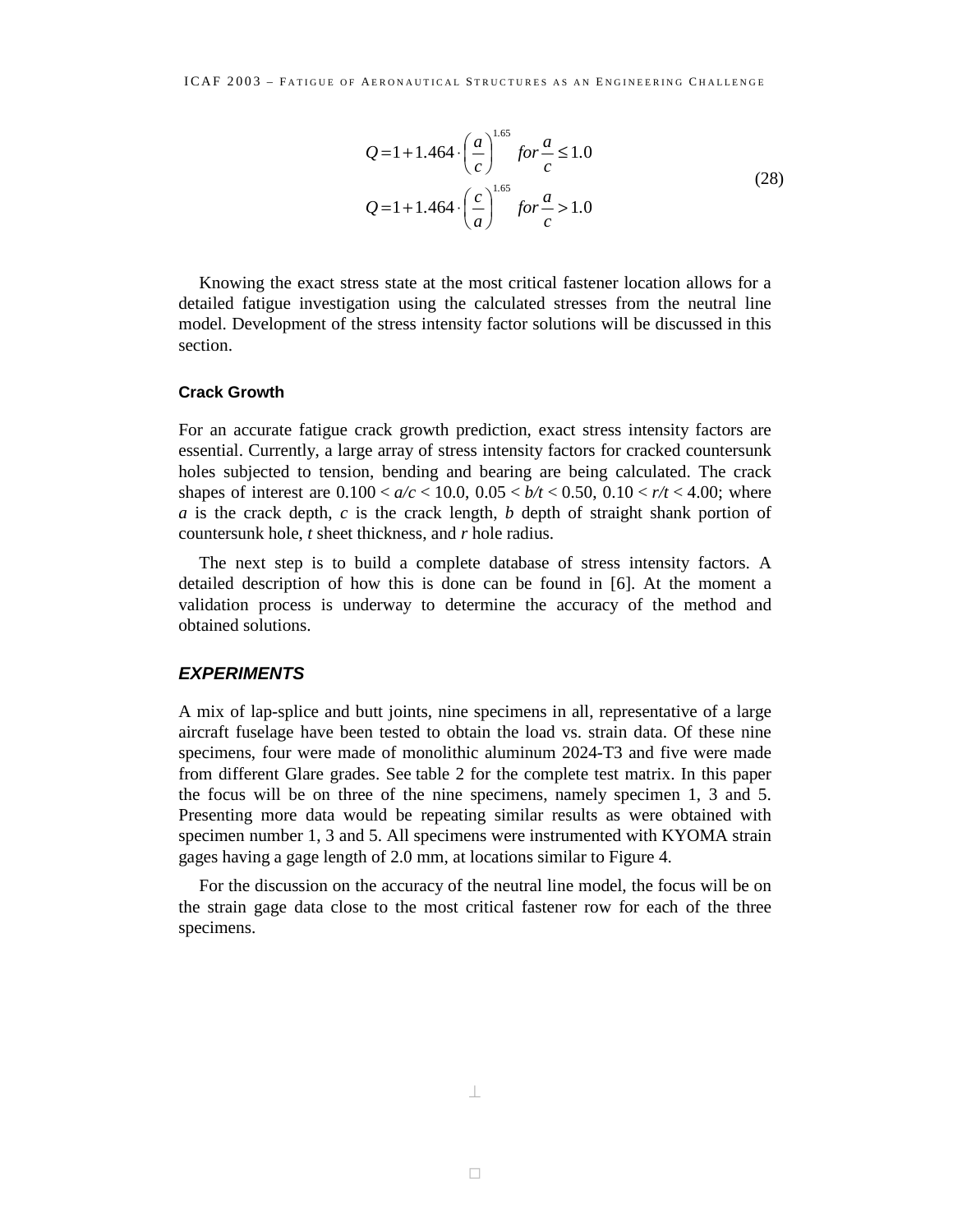# *RESULTS*

In order to compare stresses of the tested joints and the neutral line model, all the strains were converted to stress using one-dimensional Hooke's law. The stress at each measured location is the normal stress. This stress has to be decomposed into the tensile and the bending component with the following relation:

$$
\sigma_i = \frac{\sigma_i + \sigma_j}{2}
$$
\n
$$
\sigma_b = \frac{\sigma_i - \sigma_j}{2}
$$
\n(29)

The indices *i, j* are used to indicate the side of the sheet, since at most locations the strain gages are mounted back-to-back. Figures 6, 7 and 8 show the applied force vs. stress curves for specimens 1, 3 and 5.

#### **Specimen 1**

Figure 6 shows a comparison between the measured stresses and those calculated using the NLM. The influence of the load transfer can be better seen comparing the open symbols. The open symbols represent the linear tensile stresses and the non-linear bending stresses. The neutral line model calculated stresses compare within 10 % to the measured stresses. The tensile stresses differ 1%, the bending stresses for the 'classic' neutral line model not including the load transfer differ 13%. The improvement due to the load transfer is 5%, bringing the largest difference between the measurements and the predictions to 8% for the higher applied forces. For those higher forces, local deformations occur around the fastener holes.

#### **Specimen 3**

Figure 7 shows the applied force vs. stress for the butt joint. The same trend that could be seen for specimen 1 can be seen for specimen 3. The difference between the measured tensile stresses, the open squares, and the neutral line model prediction is 4% for the highest applied load. Again this indicates that the influence of plasticity around the fastener holes is significant [6]. For the bending stresses, the predictions for the 'classic' neutral line model differ 17%. The improvement obtained when the load transfer is included lowers the difference to 9%.

#### **Specimen 5**

Figure 8 shows the results for the Glare specimen. Here the difference between the measured tensile stresses and the calculated stresses is 2%. The calculated bending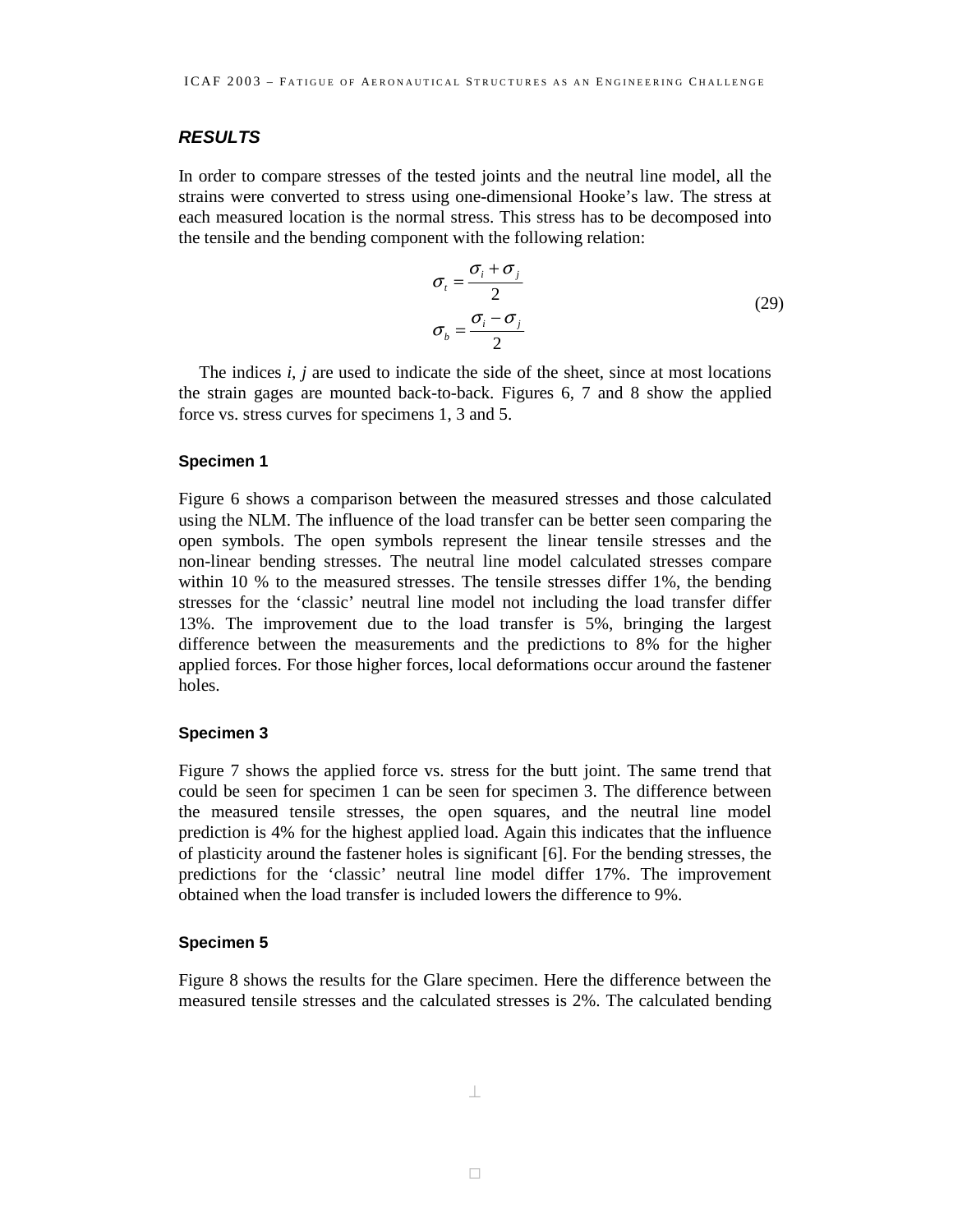stresses not including the load transfer differ 5%, including the load transfer, the difference between the measurements and the predictions is 1%.

### **Stress intensity factors**

Figures 9-13 show the normalized *K*-solutions for 5 crack locations with  $a/c = 0.50$ , 0.75 and 1.00,  $b/t = 0.50$ , 0.25 and 0.05. The convergence study done to ensure numerical convergence of the FE solutions determines the minimum number of degrees of freedom. The difference between our results and those from [8] are based on the differences in the number of degrees of freedom. The smallest mesh used here contained 5 times the number of elements used in [8]; the largest mesh contained 50 times the number of elements. Both used 20 noded solid elements. The converged solutions can be found in figure 9-13.

# *CONCLUSION*

A new derivation of the neutral line model to include load transfer through rivets was presented. At worst, the new model was within 10% of the measured stresses. For some configurations, the new model was within 0.2%. A possible improvement can be obtained when combining the fastener rotation to catch some effect of the plasticity effects around the fastener holes. This could explain the difference in accuracy between the monolithic aluminum joint and the glare joint.

The finite element models used provide the required accuracy needed for accurate *K*-solutions. Calculations are underway to fully populate the *K* solution database for all technically relevant *a/c*, *r/t* and *b/t* values .

# *ACKNOWLEDGEMENT*

This work was funded by the Department of Defense (DoD) High Performance Computing Modernization Program (HPCMP) initiative through the Department of Defense's High Performance Computing Modernization Office (HPCMO) for the Computational Technology Area (CTA): Computational Structural Mechanics at the Engineering Research and Development Center (ERDC).

# *LIST OF SYMBOLS*

- *a* = Crack length/depth
- *a* = misalignment of joint
- $c =$  Crack length
- *d* = Diameter fastener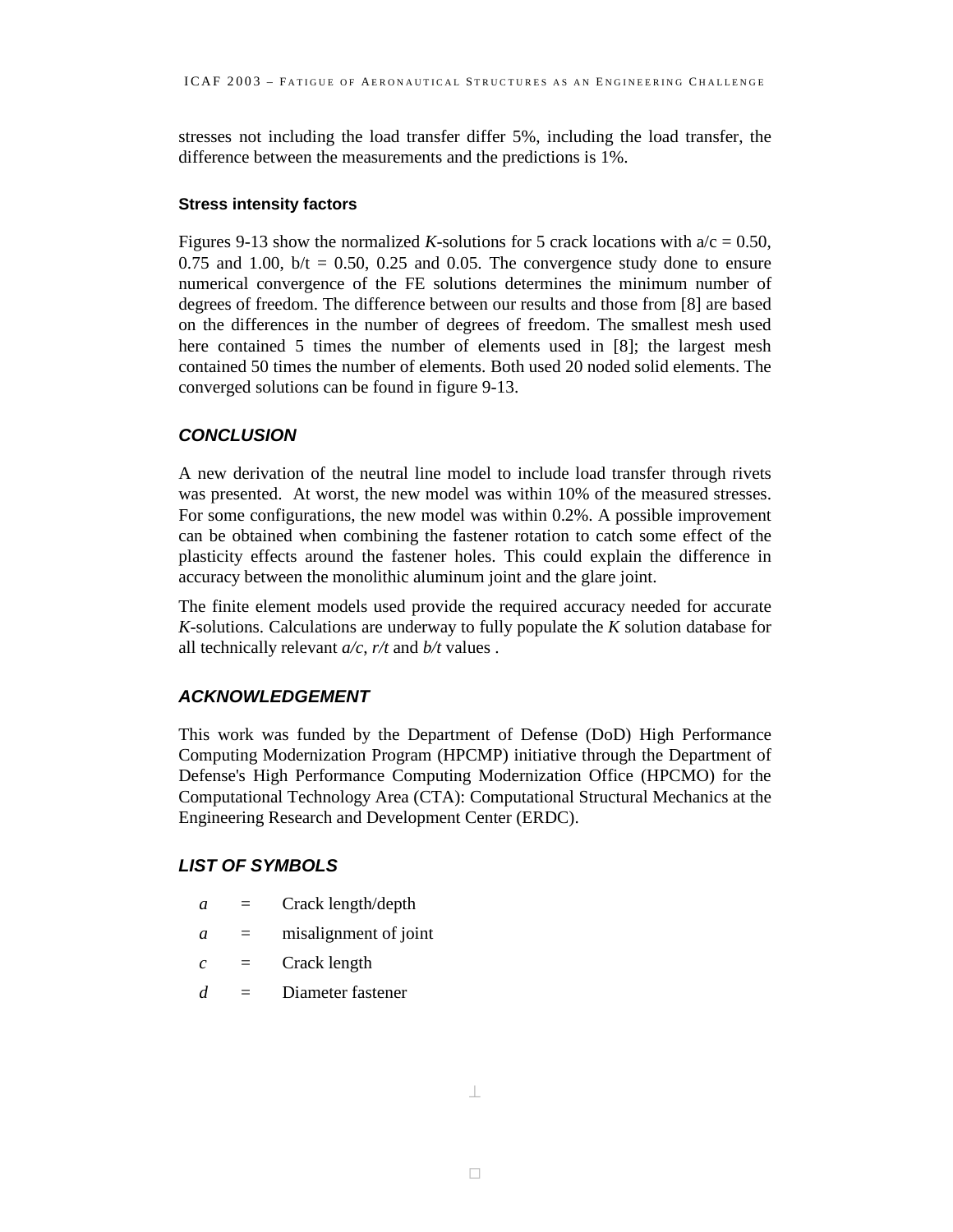- $e_i$  = eccentricity jump for the i<sup>th</sup> beam part
- $D_a$  = Reaction Force due to clamping
- $E_i$  = Modulus of Elasticity for the i<sup>th</sup> beam part
- $f_i$  = Fastener flexibility
- $I_i$  = Moment of Inertia for the i<sup>th</sup> beam part
- *P* = Remote applied axial load
- *K* = Mode I Stress Intensity Factor
- $L_i$  = Length of i<sup>th</sup> part of the beam
- $L_{tot}$  = Total length of the joint
- $M_a$  = Moment due to clamping
- $M_i$  = Internal Moment due to load transfer
- $T_i$  = Fraction of load
- $t_i$  = Thickness of i<sup>th</sup> beam part
- *W* = Width of Specimen
- $\beta$  = Normalized *K*
- $\sigma$  = Remote applied stress
- $\sigma_b$  = Bending stress

# *REFERENCE LIST*

- (1) Schijve, J., *Some Elementary Calculations on Secondary Bending in Simple Lap Joints*, NLR TR 72036, National Aerospace Laboratory, Amsterdam, NL, 1972
- (2) Müller, R. P. G., *An Experimental and Analytical Investigation on the Fatigue Behaviour of Fuselage Riveted Lap Joints, The Significance of the Rivet Squeeze Force, and a Comparison of 2024-T3 and Glare 3*. Dis. Delft University of Technology, 1995
- (3) Swift, T., *ASTM STP 486*, 1971, pp. 164-214
- (4) Homan, J.J., *Fatigue Damage Tolerance Methods for Joints in Fibre Metal Laminates*, Report B2-02-17, Delft university of Technology, Delft, to be published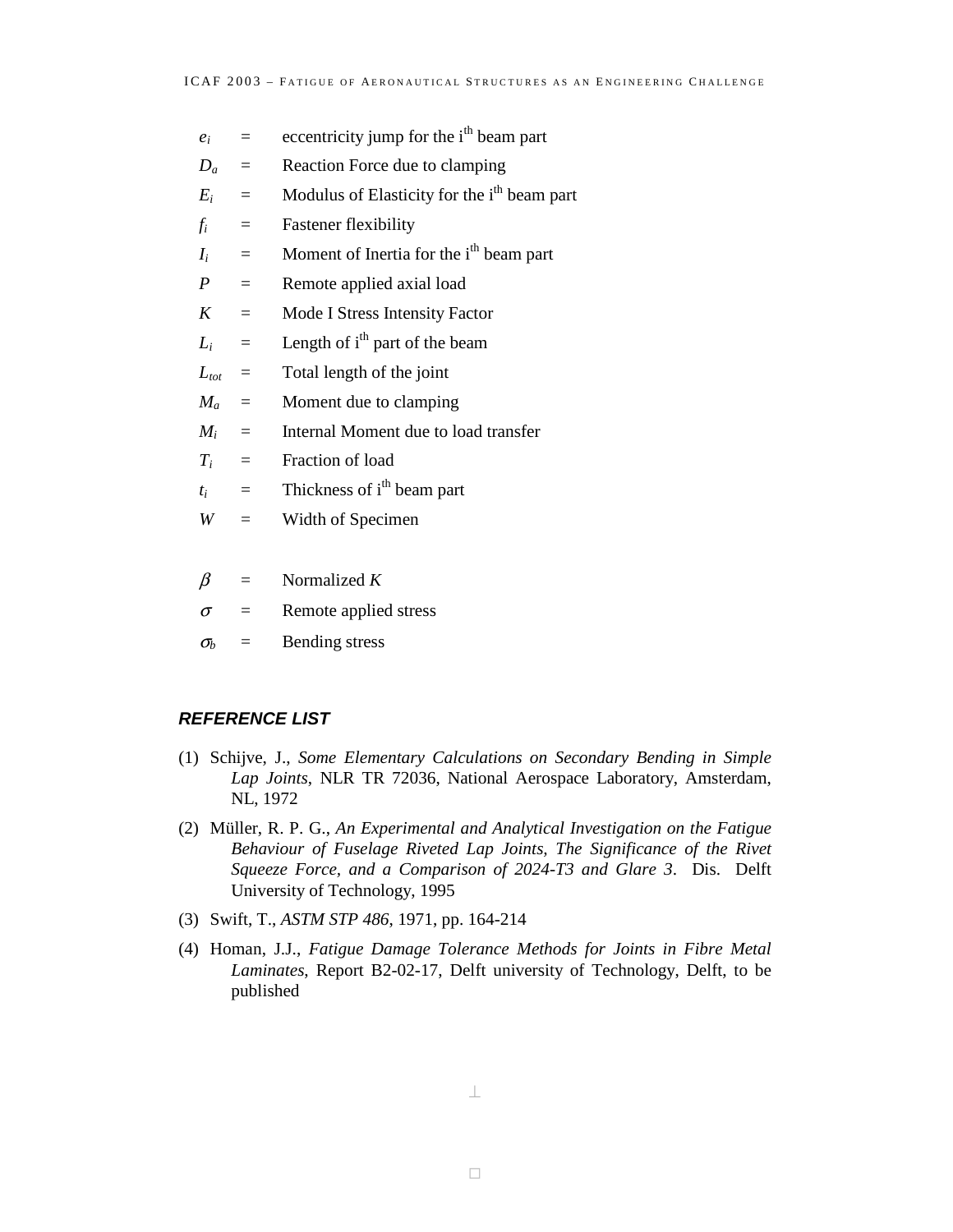- (5) Fawaz, S.A., *Fatigue Crack Growth in Riveted Joints*, Dis. Delft University of Technology, Delft University Press, 1997
- (6) Rijck, J.J.M. de, Fawaz, S.A., *Stress Intensity Factor Solutions for Countersunk Holes Subjected to Tension, Bending and Pin Loading,* 6<sup>th</sup> Joint DoD/FAA/NASA Conference on Aging Aircraft, 2002
- (7) Rijck, J.J.M. de, *Crack Interaction of Oblique Part-elliptical Through Cracks*, MS. Thesis, Aerospace Engineering, Structures & Materials Laboratory, August 1998
- (8) Newman, J.C. jr., Raju, I.S., *Stress-Intensity Factor Equations for Cracks in Three-Dimensional Finite Bodies Subjected to Tension and Bending Loads*, Computational Methods in the Mechanics of Fracture, Elsevier Science Publishers B.V., 1986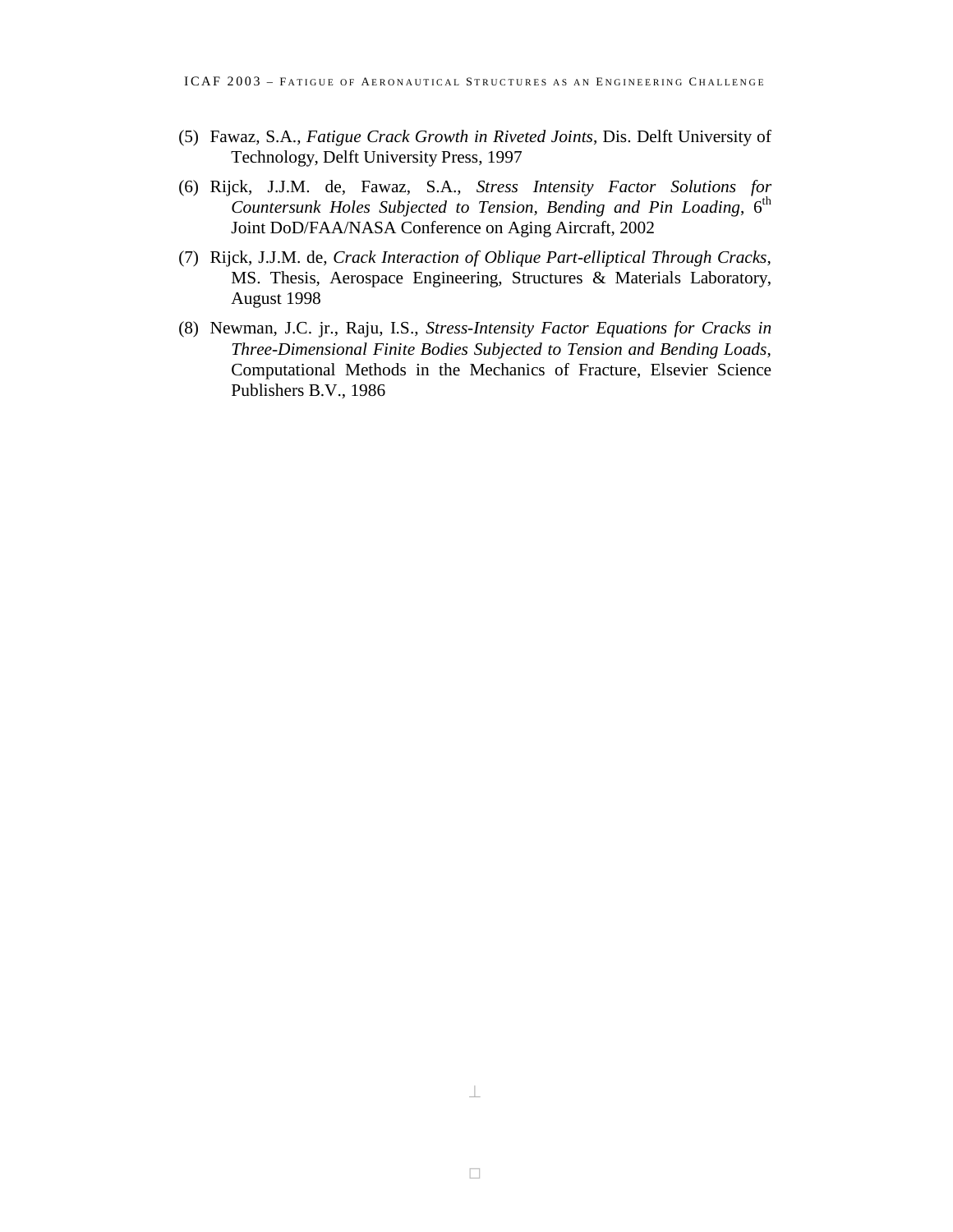| Equation (8)  | $B_1 = \frac{M_a}{R}$                                                                                         |
|---------------|---------------------------------------------------------------------------------------------------------------|
| Equation (9)  | $A_1\alpha_1=-\frac{D_a}{R}$                                                                                  |
| Equation (10) | $B_2 = A_1 \sinh(\alpha_1 L_1) + B_1 \cosh(\alpha_1 L_1) - \frac{M_2}{R_1} + e_1$                             |
| Equation (11) | $A_2 \alpha_2 = A_1 \alpha_1 \cosh(\alpha_1 L_1) + B_1 \alpha_1 \sinh(\alpha_1 L_1)$                          |
| Equation (12) | $B_3 = A_2 \sinh(\alpha_2 L_2) + B_2 \cosh(\alpha_2 L_2) - \frac{M_3}{R_2} + \frac{M_2}{R_2} + e_2$           |
| Equation (13) | $A_3\alpha_3 = A_2\alpha_2 \cosh(\alpha_2 L_2) + B_2\alpha_2 \sinh(\alpha_2 L_2)$                             |
| Equation (14) | $B_4 = A_3 \sinh(\alpha_3 L_3) + B_3 \cosh(\alpha_3 L_3) + \frac{M_3}{R_3} + e_3$                             |
| Equation (15) | $A_4\alpha_4 = A_3\alpha_3 \cosh(\alpha_3 L_3) + B_3\alpha_3 \sinh(\alpha_3 L_3)$                             |
| Equation (16) | $A_4 \sinh(\alpha_4 x_4) + B_4 \cosh(\alpha_4 x_4) + \left(\frac{D_a}{P}(L_{tot}) - \frac{M_a}{P}\right) = a$ |
| Equation (17) | $A_4\alpha_4 \cosh(\alpha_4 L_4) + B_4\alpha_4 \sinh(\alpha_4 L_4) + \frac{D_a}{R} = 0$                       |

TABLE 1 Summary of Equations for Neutral Line Model with fixed clamping and misalignment.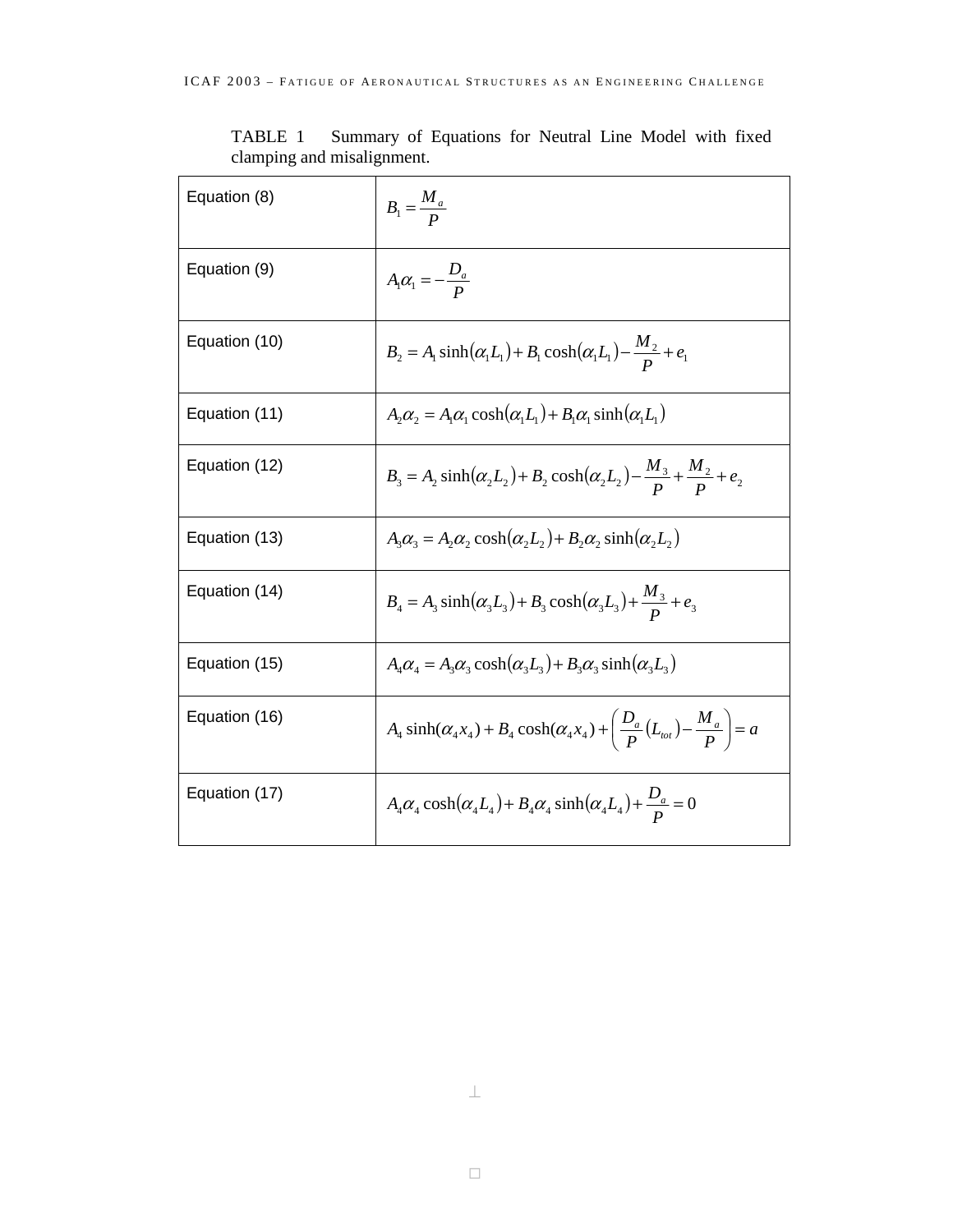|                |                   | face         | Material         | Thickness |
|----------------|-------------------|--------------|------------------|-----------|
| Specimen no.   | type              |              |                  | [mm]      |
| 1              | Lap-splice Joint  | sheet 1      | Al 2024-T3       | 6.4       |
|                |                   | sheet 2      | Al 2024-T3       | 4.0       |
| $\overline{2}$ | Lap-splice Joint  | sheet 1      | Al 2024-T3       | 2.5       |
|                |                   | sheet 2      | Al 2024-T3       | 2.0       |
| 3              | <b>Butt Joint</b> | sheet $1, 2$ | Al 2024-T3       | 4.0       |
|                |                   | butt strap   | Al 2024-T3       | 4.0       |
| 4              | <b>Butt Joint</b> | sheet $1, 2$ | Al 2024-T3       | 2.0       |
|                |                   | butt strap   | Al 2024-T3       | 2.0       |
| 5              | Lap-splice Joint  | sheet 1      | Glare 3A-6/5-0.5 | 4.25      |
|                |                   | sheet 2      | Glare 4A-8/7-0.5 | 6.63      |
| 6              | <b>Butt Joint</b> | sheet $1, 2$ | Glare 3A-6/5-0.5 | 4.25      |
|                |                   | butt strap   | Glare 2B-6/5-0.5 | 4.25      |
| 7              | <b>Butt Joint</b> | sheet $1, 2$ | Glare 3A-8/7-0.3 | 4.15      |
|                |                   | butt strap   | Glare 2B-8/7-0.5 | 4.15      |
| 8              | <b>Butt Joint</b> | sheet $1, 2$ | Glare 4A-5/4-0.5 | 4.0       |
|                |                   | butt strap   | Glare 2B-6/5-0.5 | 4.25      |
| 9              | <b>Butt Joint</b> | sheet $1, 2$ | Glare 4B-5/4-0.5 | 4.0       |
|                |                   | butt strap   | Glare 2B-6/5-0.5 | 4.25      |

TABLE 2 Overview of all specimens used to obtain load vs. strain data.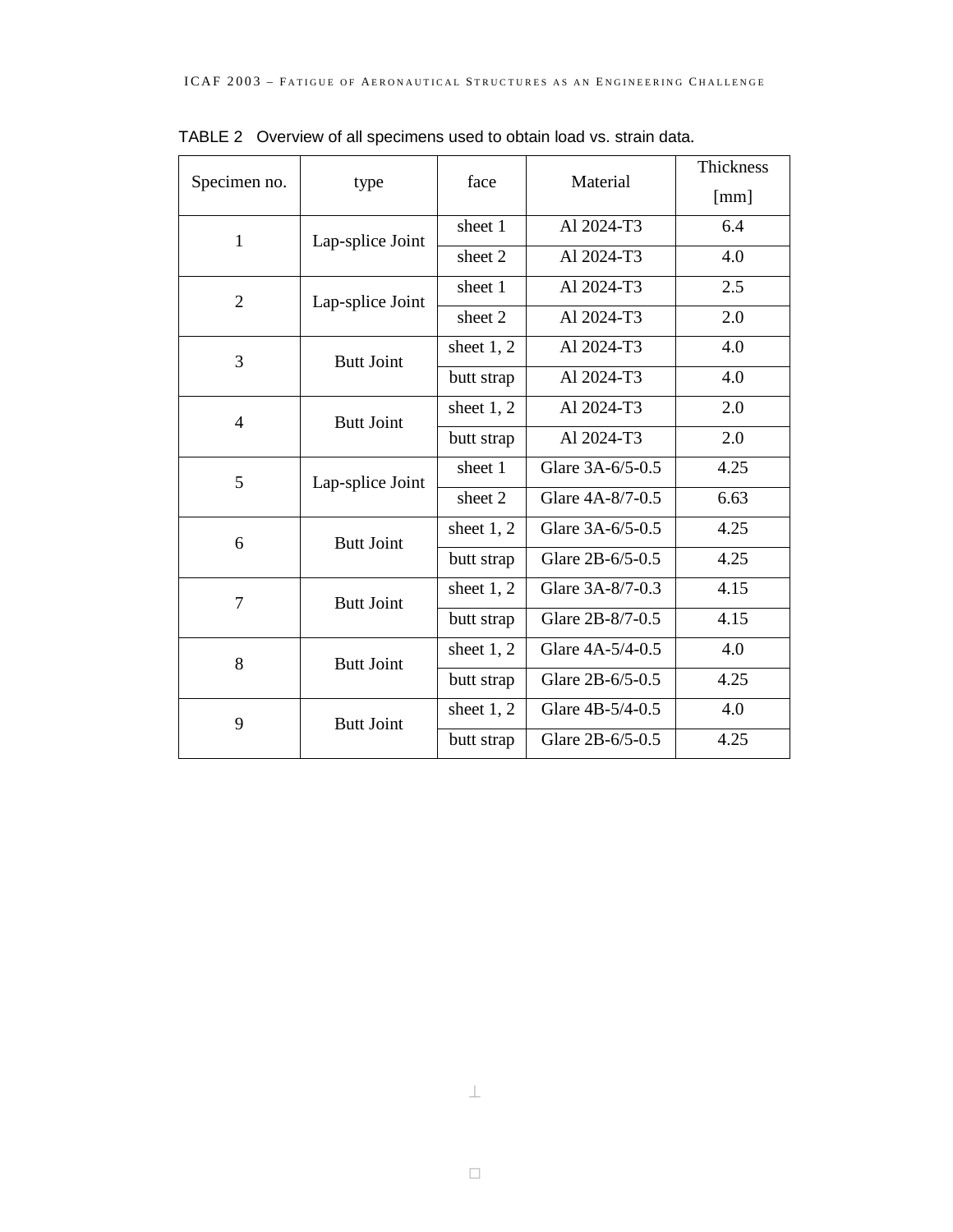### FIGURE 1 Nomenclature for neutral line model.



FIGURE 2 Deflection of neutral line for a three-rivet lap-splice joint.



⊥

 $\Box$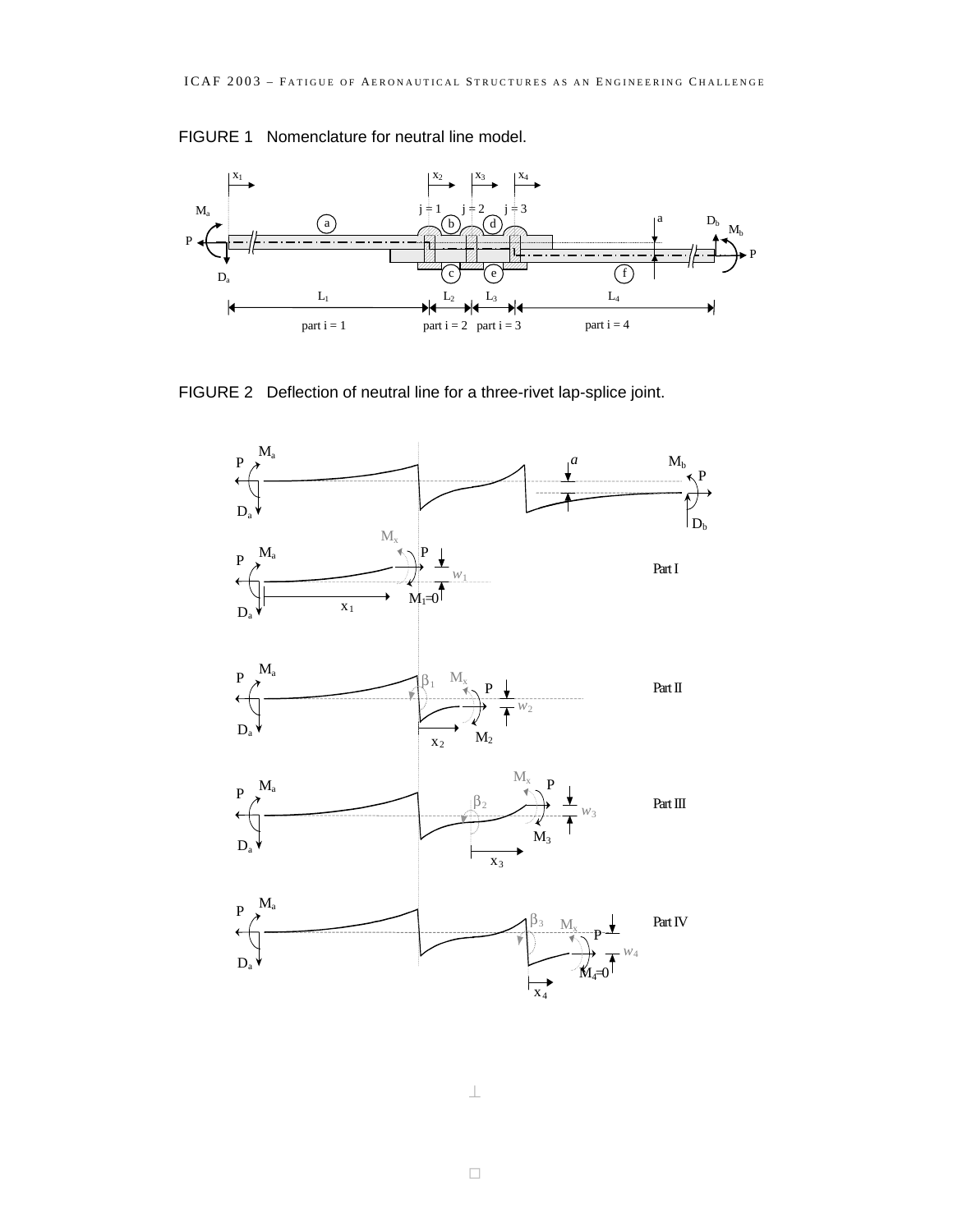FIGURE 3 Taking the actual load transfer into account requires an extra moment. Only the outer fasteners are shown,  $T_2$  is thus the load transferred from sheet  $t_1$  to sheet  $t_{\scriptscriptstyle 4}$  in the second fastener



FIGURE 4 Location of instrumented strain gages

rechbs Links  $\overline{\mathbf{1}}$  $\bigcirc$  $\overline{\mathbf{z}}$ 0  $\mathbf{M}$  $17$  $\circledcirc$  $\overline{\mathcal{R}}$ G  $\circledcirc$  $825$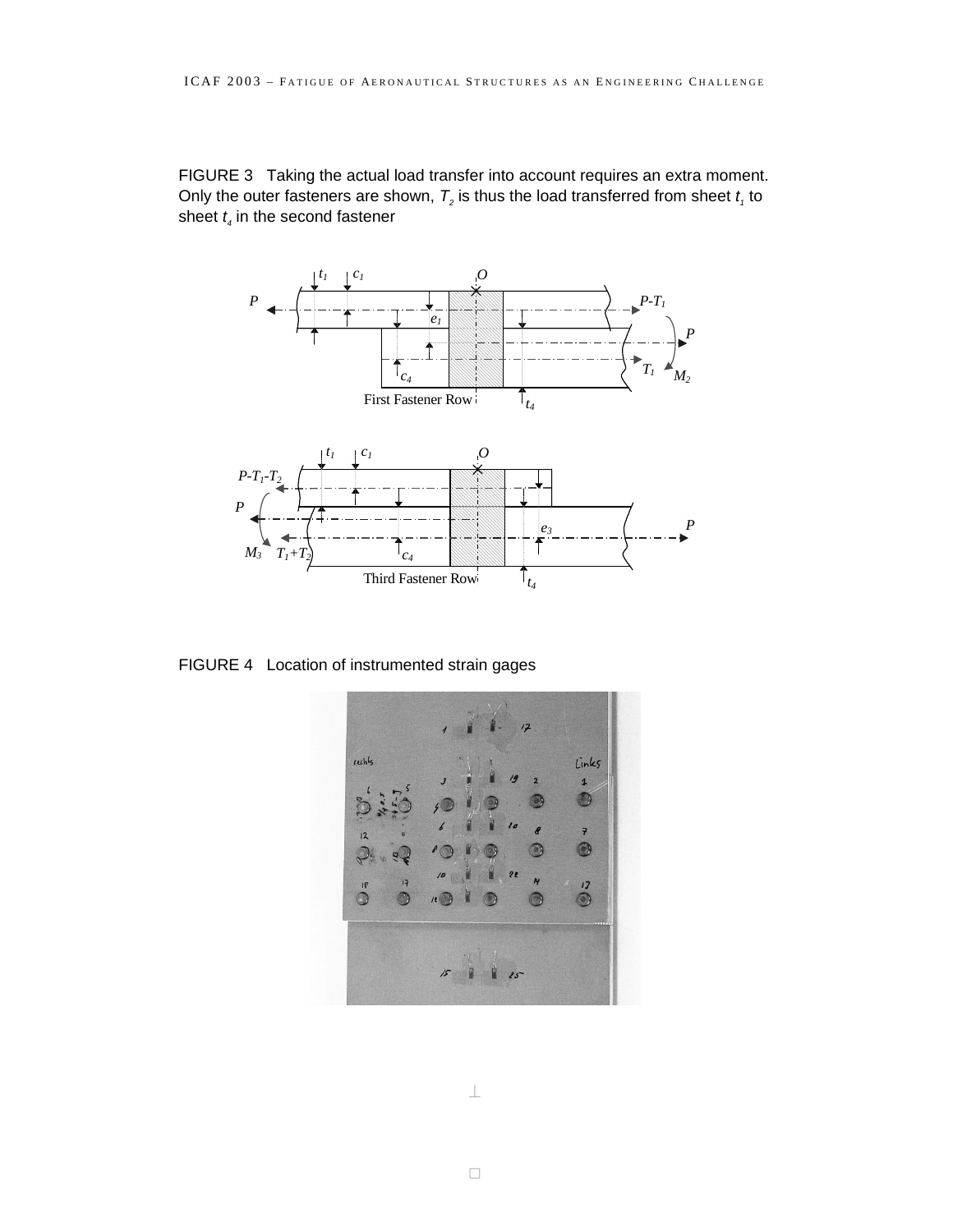FIGURE 5 The Bending ratio (k) as a function of the applied stress on specimen 1



FIGURE 6 Specimen 1 lap-splice joint load vs. stress



**Applied Force [N]**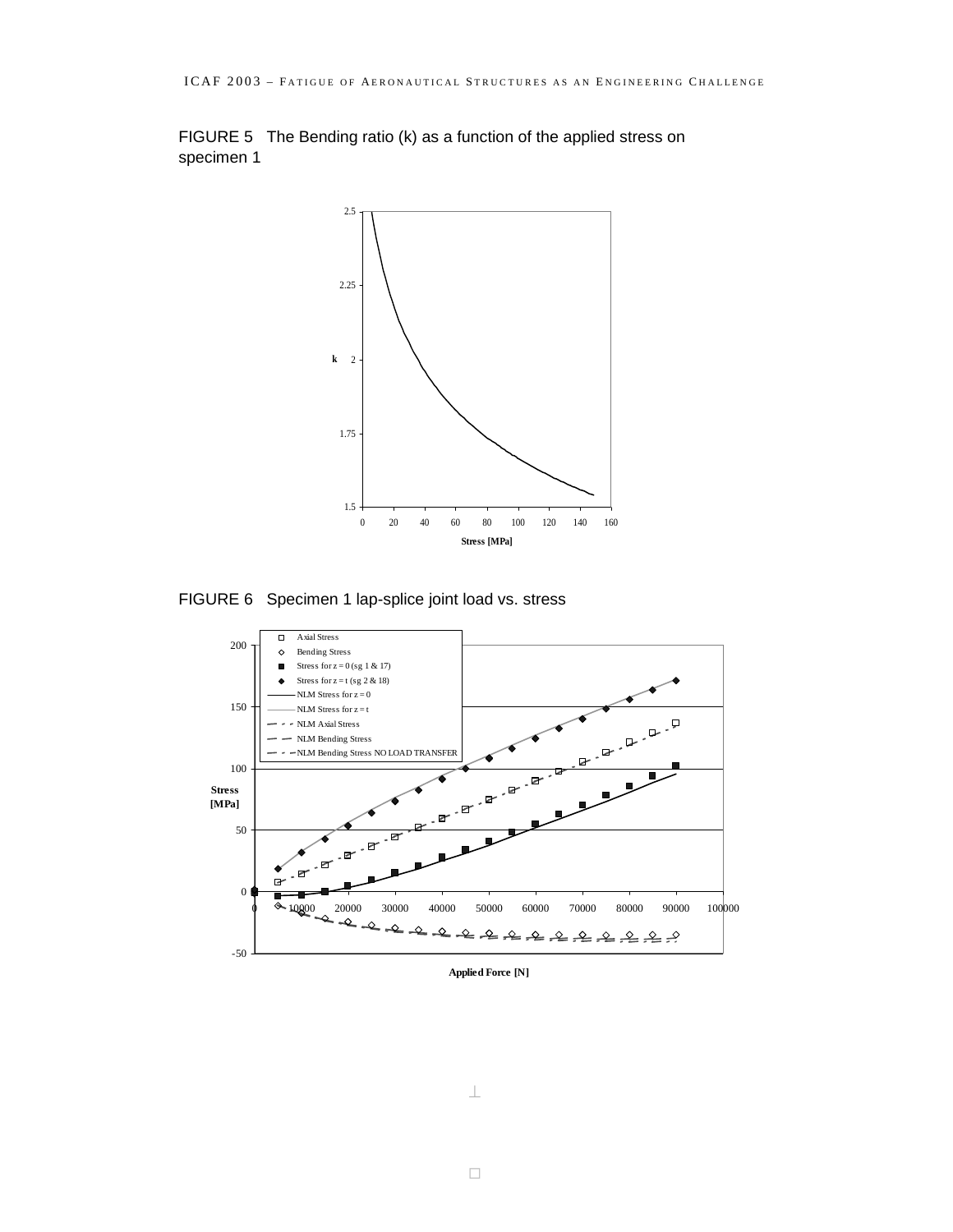



FIGURE 8 Specimen 5 lap-splice joint load vs. stress



**Applied Force [N]**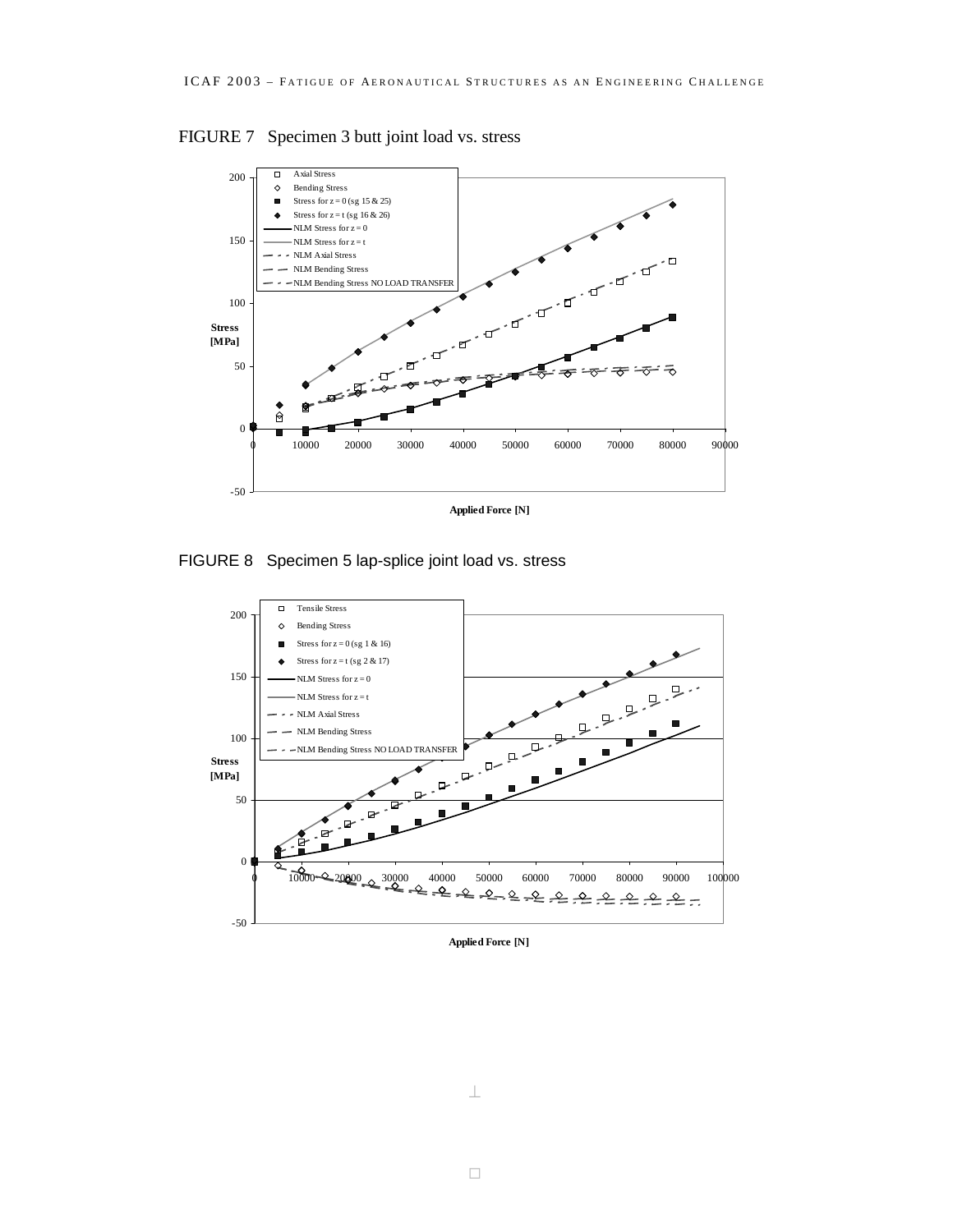

FIGURE 9 Normalized *K*'s for crack location 1 under tension, b/t = 0.50

FIGURE 10 Normalized  $K$ 's for crack location 2 under tension,  $b/t = 0.50$ 

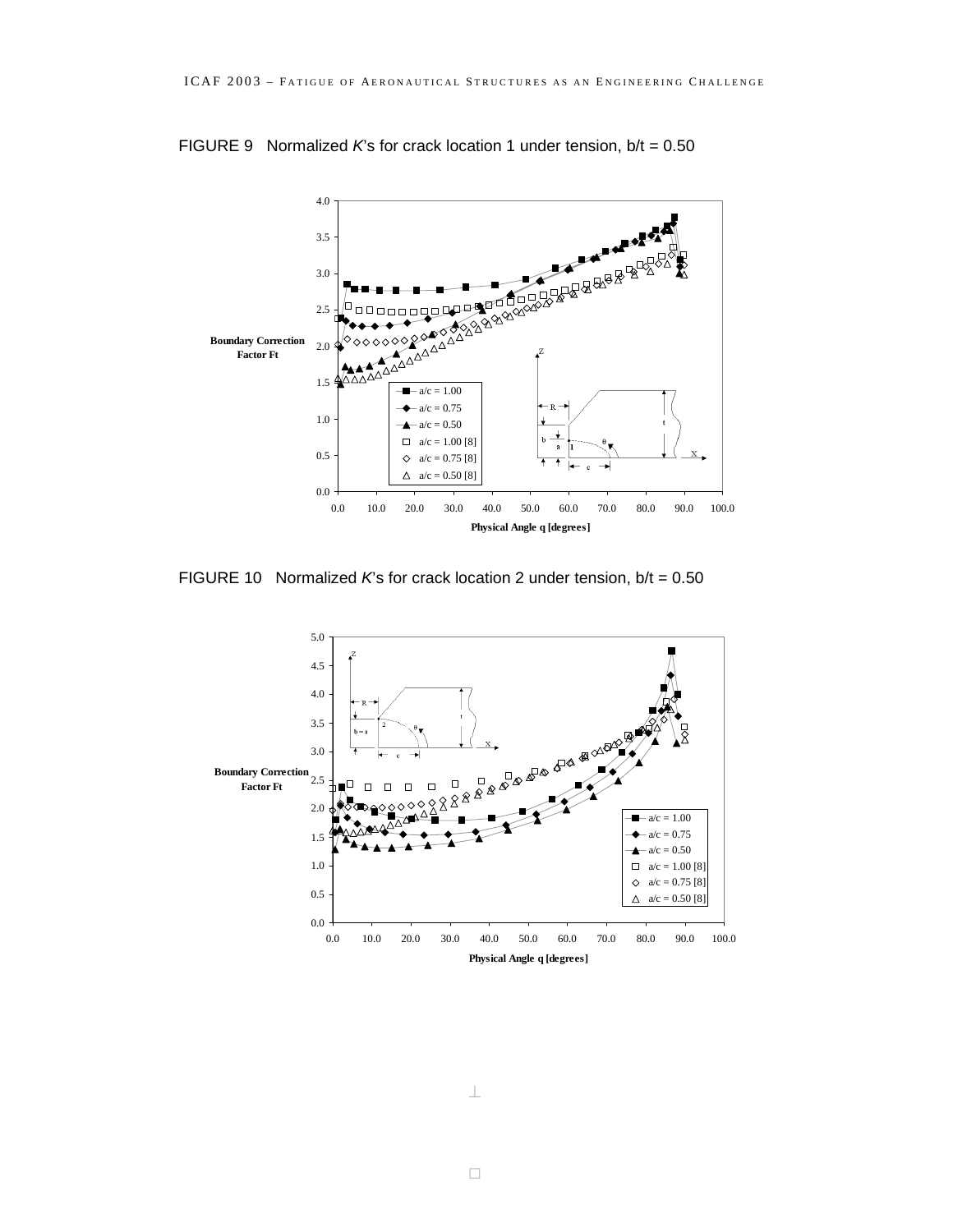

FIGURE 11 Normalized *K*'s for crack location 3 under tension, b/t = 0.50

FIGURE 12 Normalized *K*'s for crack location 4 under tension, b/t = 0.50